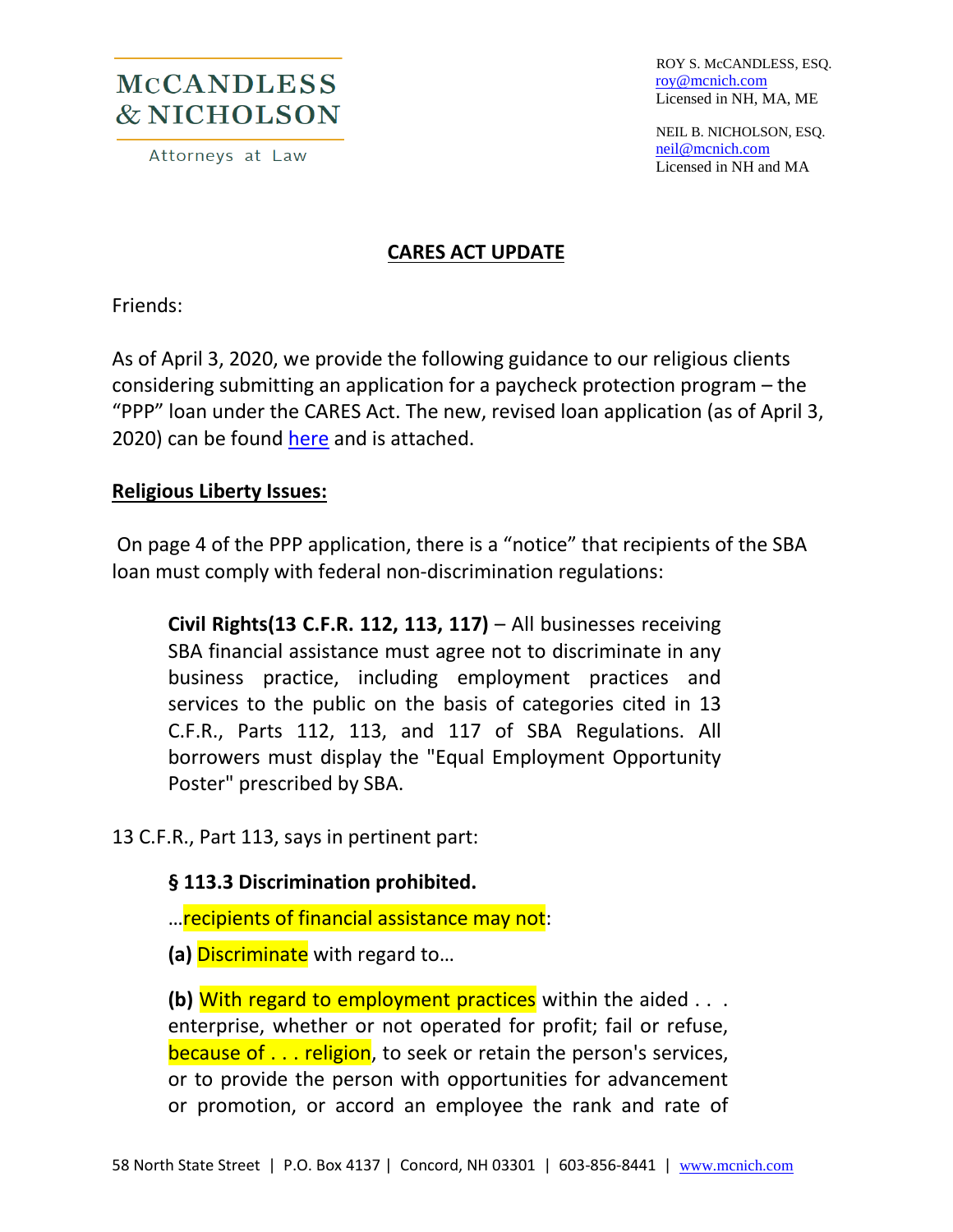compensation, including fringe benefits, merited by the employee's services and abilities.

The regulation that prohibits discrimination based on religion has a religious exemption:

**13 CFR 113. 3-1(h)** Nothing in this part shall apply to a religious corporation, association, educational institution or society with respect to the membership or the employment of individuals of a particular religion to perform work connected with the carrying on by such corporation, association, educational institution or society of its religious activities.

The full text can be found [here.](https://www.law.cornell.edu/cfr/text/13/113.3-1) The "Nothing in this part..." should refer back to the entire regulation. We have not done the additional research, however, to confirm this. The exemption is also restricted to employment "connected with the carrying on… of its religious activities." An argument could be made that the exemption does not cover a church or camp or school's maintenance workers, or those not directly involved in "religious" conduct. Thus, ambiguity remains.

We've been conferring with other Christian attorneys, and attorneys at the Christian Legal Society about these concerns. That is, if we receive these funds, does my church or Christian organization (camp, school, college) now have to comply with these federal antidiscrimination regulations?

Last night, the SBA issued it Interim Final Rule regarding the PPP. The full text can be found [here.](https://home.treasury.gov/system/files/136/PPP--IFRN%20FINAL.pdf) It contains encouraging guidance to address the raised concerns:

> All loans guaranteed by the SBA pursuant to the CARES Act will be made consistent with constitutional, statutory, and regulatory protections for religious liberty, including the First Amendment to the Constitution, the Religious Freedom Restoration Act, 42 U.S.C. 2000bb-1 and bb-3, and SBA regulation at 13 C.F.R. 113.3-1h, which provides:

> "Nothing in [SBA nondiscrimination regulations] shall apply to a religious corporation, association, educational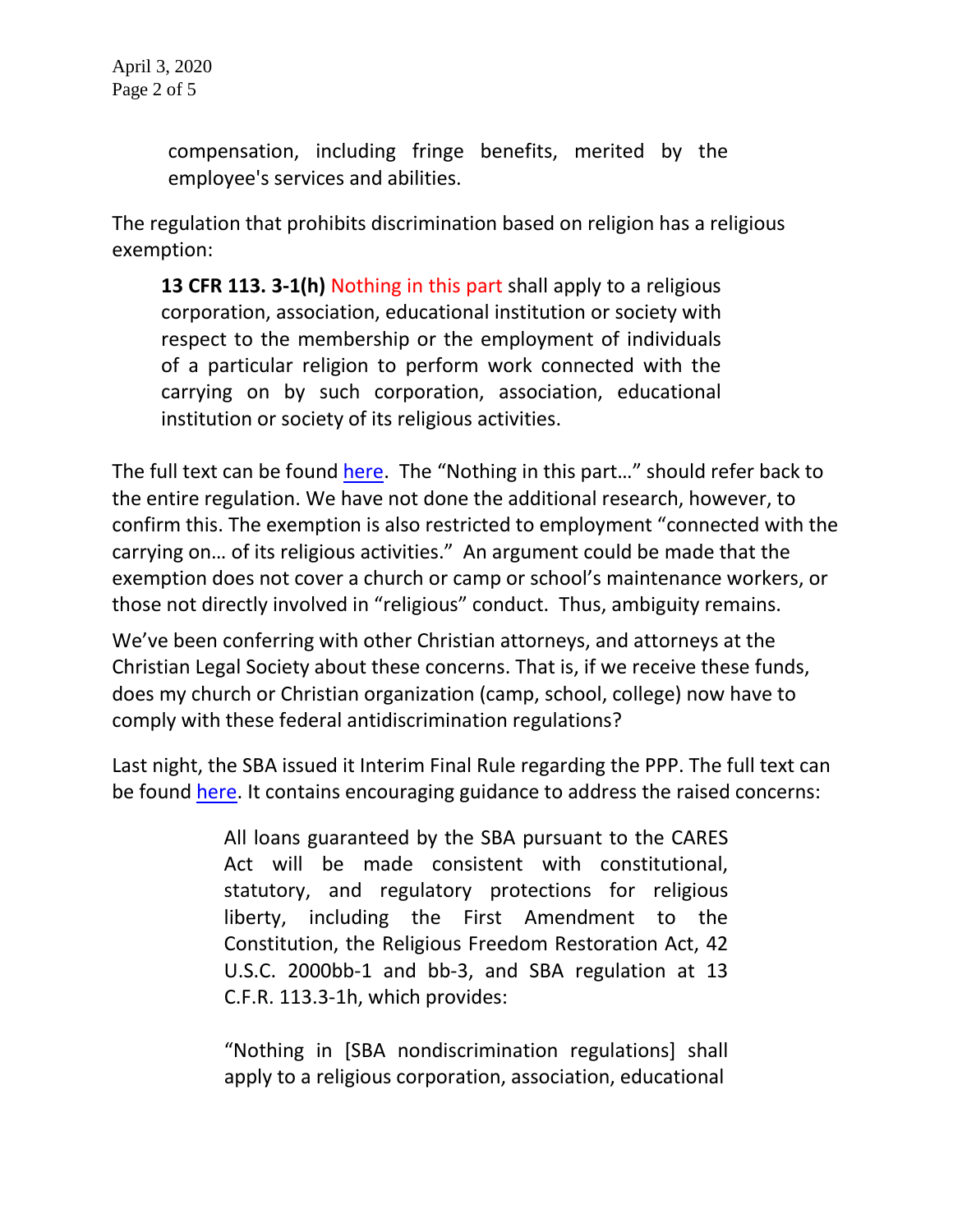institution or society with respect to the membership or the employment of individuals of a particular religion to perform work connected with the carrying on by such corporation, association, educational institution or society of its religious activities." **SBA intends to promptly issue additional guidance with regard to religious liberty protections under this program**. (emphasis added).

SBA may provide further guidance, if needed, through SBA notices and a program guide which will be posted on SBA's website at [www.sba.gov.](http://www.sba.gov/)

At present, our view is this:

- (1) Christian attorneys with sources in the White House say there is going to be a fix to clear up these concerns and protect religious liberty to those participating, as mentioned in the SBA Final Interim Rule. We hope that is true so any uncertainty is cleared up. But until that happens, there still is risk that accepting federal funds under these programs opens up the possibility of complaints that the nonprofit or church now must comply with the federal regulations noted on page 4 of the application documents.
- (2) The program is short term. If the program ends (i.e., the loan is paid back or forgiven), these conditions regarding complying with the federal antidiscrimination regulations -- if they are legally enforceable -- should also evaporate.
- (3) Keep moving ahead with applying. If more information emerges that increases the threat that this program is really a Trojan horse where the federal government will use it to regulate Christian nonprofits and churches, then don't accept the funds if your application is approved.

We are presently advising our religious clients to apply for this program if they are facing financial hardship. But, the risk of some negative repercussions or attempts by some bureaucrat at some point in the future to encroach on an institution's religious liberty is greater than zero.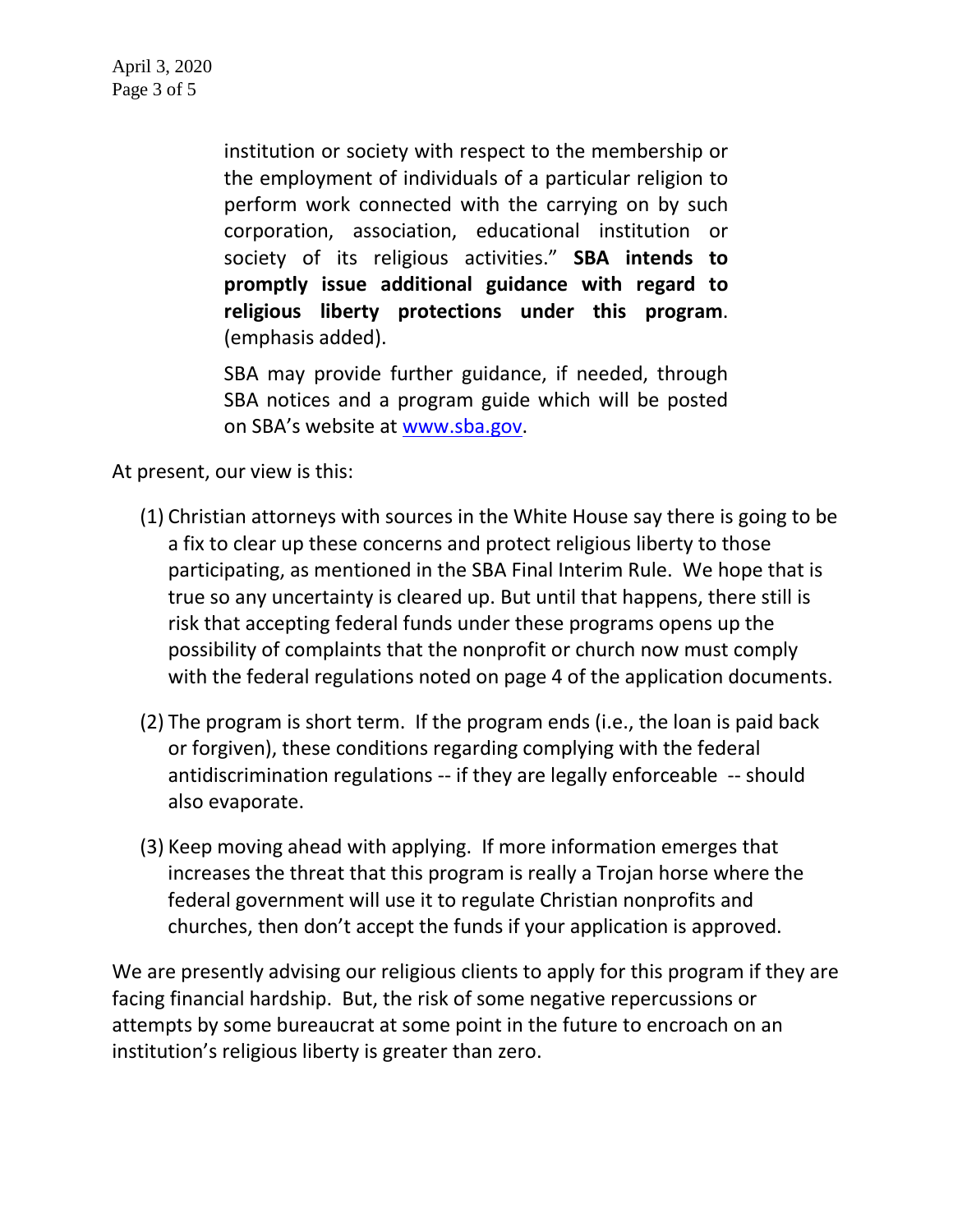April 3, 2020 Page 4 of 5

### **Practical Issues:**

Here are the highlights from the SBA Interim Final Regulations published as of April 2, 2020:

- Rules are effective immediately (public comments are being gathered for 30 days as well).
- SBA will allow lenders to rely on certifications of borrowers in order to determine eligibility.
- SBA will release more guidance on affiliation rules soon.
- Rules clarify that employees that make over \$100k are counted and just capped at \$100k.
- Pages 8-9 of the Rules have helpful examples of how to calculate the loan amount.
- Interest rate will be 100 basis points (1%).
- Loan maturity will be 2 years.
- SBA has set a one loan per borrower limit so apply for the max amount possible.
- First come first served so apply now.
- Not more than 25% of loan forgiveness amount may be attributable to nonpayroll costs – goal is to keep workers paid and employed.
- Additional guidance on loan forgiveness will be released soon.